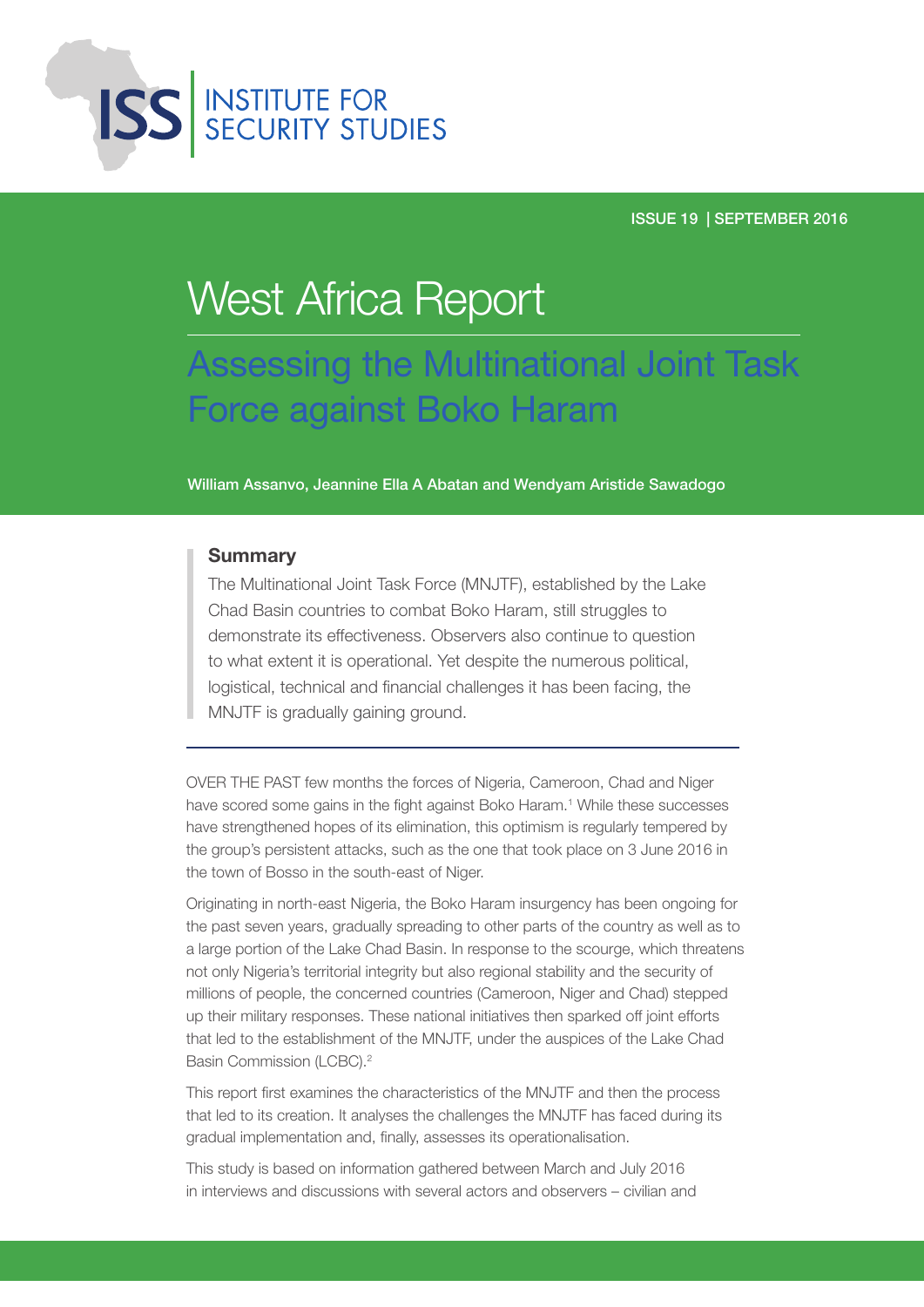military, representatives of countries in the region, regional and international institutions, external partners, humanitarian organisations and members of civil society. For this purpose, a research team from the Institute of Security Studies (ISS) visited N'Djamena (Chad), the headquarters of the MNJTF, in March 2016.

## The MNJTF: a unique structure

Its nature, its member states, its area of operations and the institutional architecture on which it is built determine the specific characteristics of the MNJTF.

## The nature of the MNJTF

WEST AFRICA REPORT

The MNJTF is an offensive and stabilisation mechanism with the objective of combating Boko Haram and other groups labelled as terrorists operating around the Lake Chad Basin. Its establishment under its current structure was determined by the LCBC heads of state and government during the Extraordinary Summit of the LCBC member states and Benin in Niamey, Niger on 7 October 2014. On 25 November 2014 the African Union's (AU) Peace and Security Council (PSC) fully endorsed its activation.3 However, it was not until 29 January 2015 that the PSC formally authorised the deployment of the MNJTF for a 12-month period. This mandate was renewed on 14 January 2016 for an additional 12 months.4

## The MNJTF is a stabilisation mechanism with the objective of combating Boko Haram and other groups labelled as terrorists

Although the MNJTF is an initiative of the LCBC, only four of the six member states –Cameroon, Niger, Nigeria and Chad, joined by non-member Benin – are part of the force. As a result, the MNJTF is a coalition of states that came into being to confront a common threat. Since the majority of the countries concerned belong to the LCBC and Boko Haram's reach has spread to the shores of the Lake Chad Basin, the organisation appeared as the 'natural' or 'default' institutional framework to take on this effort.

The mandate of the MNJTF is to:

create a safe and secure environment in the areas affected by the activities of Boko Haram and other terrorist groups … facilitate the implementation of overall stabilization programmes by the LCBC Member States and Benin in the affected areas, including the full restoration of state authority and the return of IDPs [internally displaced people] and refugees; and facilitate, within the limit of its capabilities, humanitarian operations and the delivery of assistance to the affected populations.<sup>5</sup>

Its mandate includes, among others, conducting military operations to prevent the expansion of the group's activities; conducting patrols; preventing all



On 14 January 2016 the PSC renewed the MNJTF mandate for an additional 12 months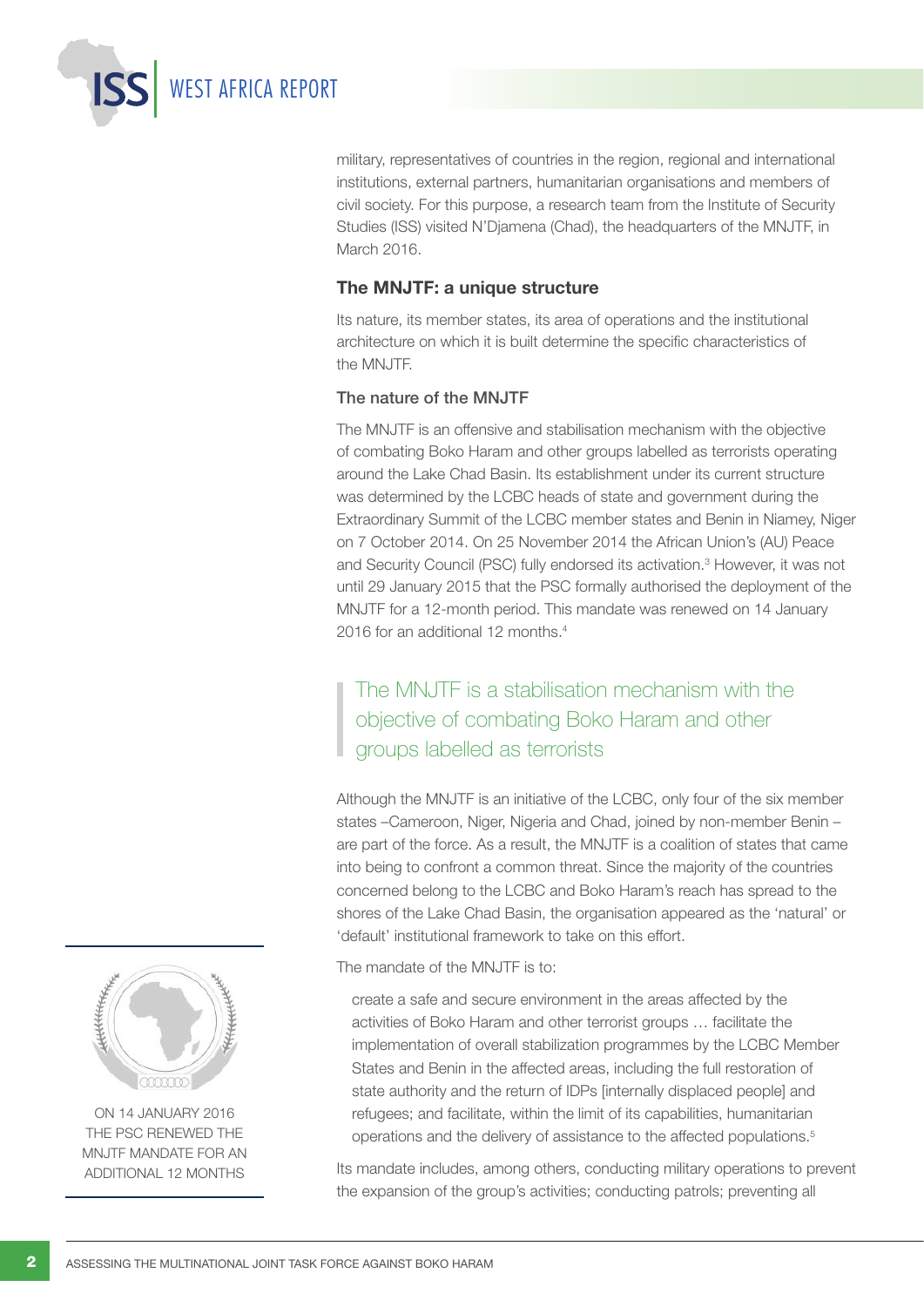transfers of weapons or logistics to the group; actively searching for and freeing all abductees, including the girls kidnapped from Chibok in April 2014; and carrying out psychological actions to encourage defections within Boko Haram ranks.<sup>6</sup> The MNJTF has also been tasked to undertake specific actions in the areas of intelligence, human rights, information and the media.<sup>7</sup>

Recognising the complexity of its mission, three components – military, police and civilian – were to be established. However, the ambitious scope of the MNJTF's mandate and scale of operations, as well as of its key tasks, may raise some scepticism about its ability to take concrete and efficient action.

Still, the MNJTF should in no measure be perceived as the exclusive framework for combating Boko Haram. Its existence does not negate the actions of the national

troops of the contributing countries or the likelihood of bilateral arrangements. Rather, it should be seen as a framework for coordinating actions in order to obtain a multiplier effect.

Regarding the MNJTF's area of operations, each of the country contingents is deployed within its own country's national boundaries and operates as a matter of priority within this space.<sup>8</sup> As a result four sectors were defined: Sector 1, with the command located in Mora (Cameroon); Sector 2, located in the town of Baga-Sola (Chad); Sector 3, based in Baga (Nigeria); and Sector 4, based in the town of Diffa (south-east Niger).

#### MNJTF institutional architecture

The MNJTF operates under the direct authority of the LCBC and the heads of state and government, to whom it reports on the execution of its mandate.



Source: Google map.

## Figure 1: Locations of the MNJTF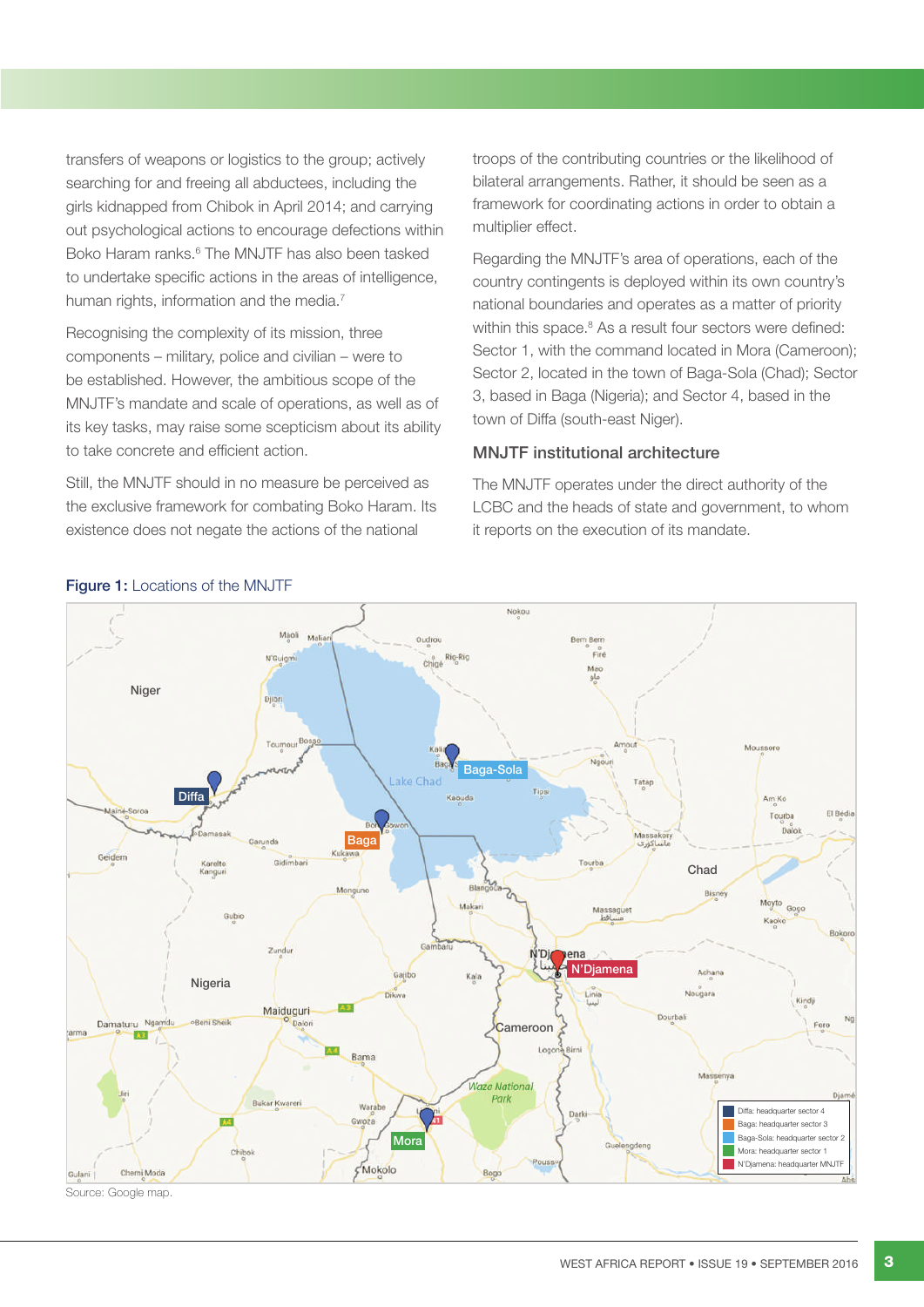

Its institutional architecture is structured around the LCBC, which is responsible for political oversight, while the AU, as a strategic and technical partner in close collaboration with the LCBC Executive Secretariat, contributes to its effective operation and the headquarter officials are responsible for directing operations and commanding the various national contingents.

The LCBC's political authority is ensured on a daily basis by LCBC Executive Secretary Sanusi Imran Abdullahi. He was designated as MNJTF head of mission following the Extraordinary Summit of Heads of State and Government of the LCBC and Benin, held in Abuja, Nigeria on 11 June 2015. Abdullahi works in close collaboration with the force commander, who regularly updates him on actions undertaken.9

## Although its mandate also includes the preservation of peace and cross-border security in the Lake Chad Basin, the LCBC has limited experience in this field

In fact, however, the LCBC Secretariat, in its capacity as organ in charge of implementing the institution's activities, plays no specific role in the MNJTF's operations. This resulted in an institutional vacuum, because of the absence of an organisation on which the MNJTF could rely. In fact, the LCBC's capacity to carry out and manage an operation of this scale was questioned from the outset.<sup>10</sup> Indeed, although its mandate also includes preserving peace and ensuring cross-border security in the Lake Chad Basin,<sup>11</sup> the LCBC has limited experience in this field. It was therefore considered necessary to provide the MNJTF with support in specific areas such as administrative and financial management, information technology (IT) and communications resources, logistics, health services and infrastructure. Consequently, the AU became an essential partner to provide this support.

The AU's involvement has followed two logics that are not necessarily mutually exclusive. First, the LCBC countries and Benin were required to provide the burgeoning force with a legal framework by obtaining formal authorisation from the PSC for its activation. This was all the more necessary as the LCBC countries and Benin were seeking a United Nations (UN) Security Council Resolution recognising and endorsing the MNJTF's deployment. In October 2014 a draft resolution was prepared and, by the end of that year, diplomatic efforts were initiated to get the support of the permanent members of the UN Security Council. The AU's agreement was a prerequisite for achieving this.

Given the increased international mobilisation in the fight against Boko Haram, the second factor that directed the AU's involvement was the institution's willingness to exercise its prerogatives on peace and security issues on the continent.12 Accordingly, during the second ministerial follow-up meeting after the May 2014 Paris Summit convened in Washington DC on 5 August 2014, the AU announced its intention to contribute to the fight against Boko



The AU has emerged as a key partner of the MNJTF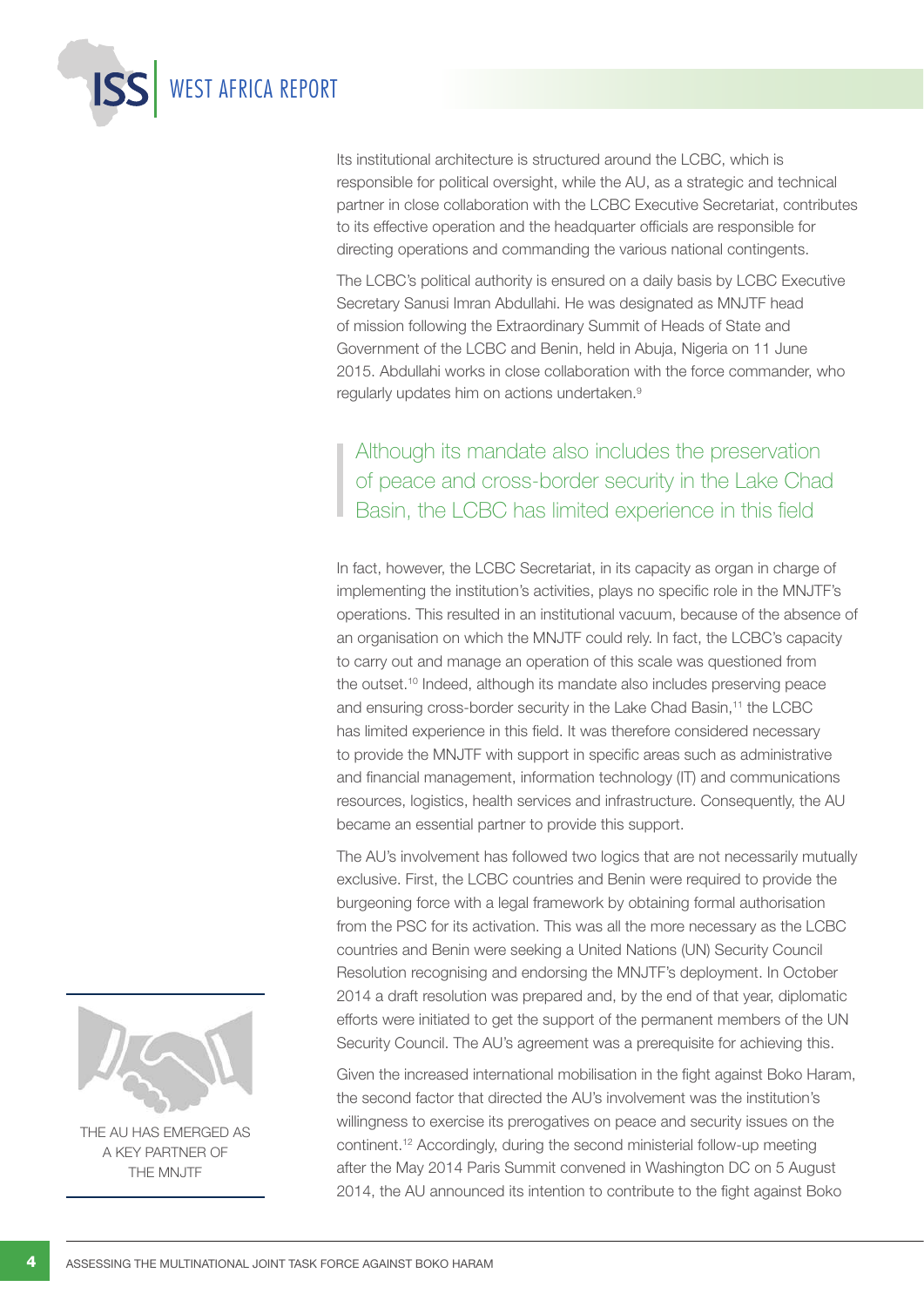Haram by putting in place a regional force. Although this was welcomed by the LCBC countries and Benin, they nevertheless expressed concerns about the proposal.

Once these initial reservations and hesitations had been overcome in the face of what was considered by some actors to be interference or a form of opportunism,<sup>13</sup> the AU finally emerged as the principal partner in the establishment of the MNJTF. Its assistance had led to a certain degree of frustration on the part of those who may have wanted a more important role for the LCBC Executive Secretariat and a strengthening of its capacities.14 In the end, the AU's experience in the deployment and management (political, administrative and financial) of peace operations tipped the balance in its favour.<sup>15</sup> That being the case, the prospect of the MNJTF's being financially dependent on the AU, which is often criticised for its bureaucracy,<sup>16</sup> raised concerns about what impact this would have on the force's functions, or even its efficiency.

The AU is in charge of the strategic piloting of the MNJTF. A Strategic Support Cell, based in Addis Ababa, Ethiopia, provides oversight of the MNJTF, and coordinates and manages donor assistance.17 All financial contributions to the MNJTF are to be channelled through the AU. A technical team (the Mission Support Team) in N'Djamena provides daily support to the MNJTF, notably in terms of logistics: supplying transport, and IT and communications equipment.18

With regard to the military component, the operational headquarters of the MNJTF are based in N'Djamena (Chad) and consist of personnel from the various force-contributing countries. They exercise command and control of the force and coordinate the military actions of the troop-contributing countries. Doubts still remain regarding the capacity of the MNJTF command to fully play its role considering the risk of interference from national commanders. It remains uncertain whether the force commander will have the leeway needed and the space required to operate freely in relation to sector commanders.19



## Figure 2: MNJTF institutional architecture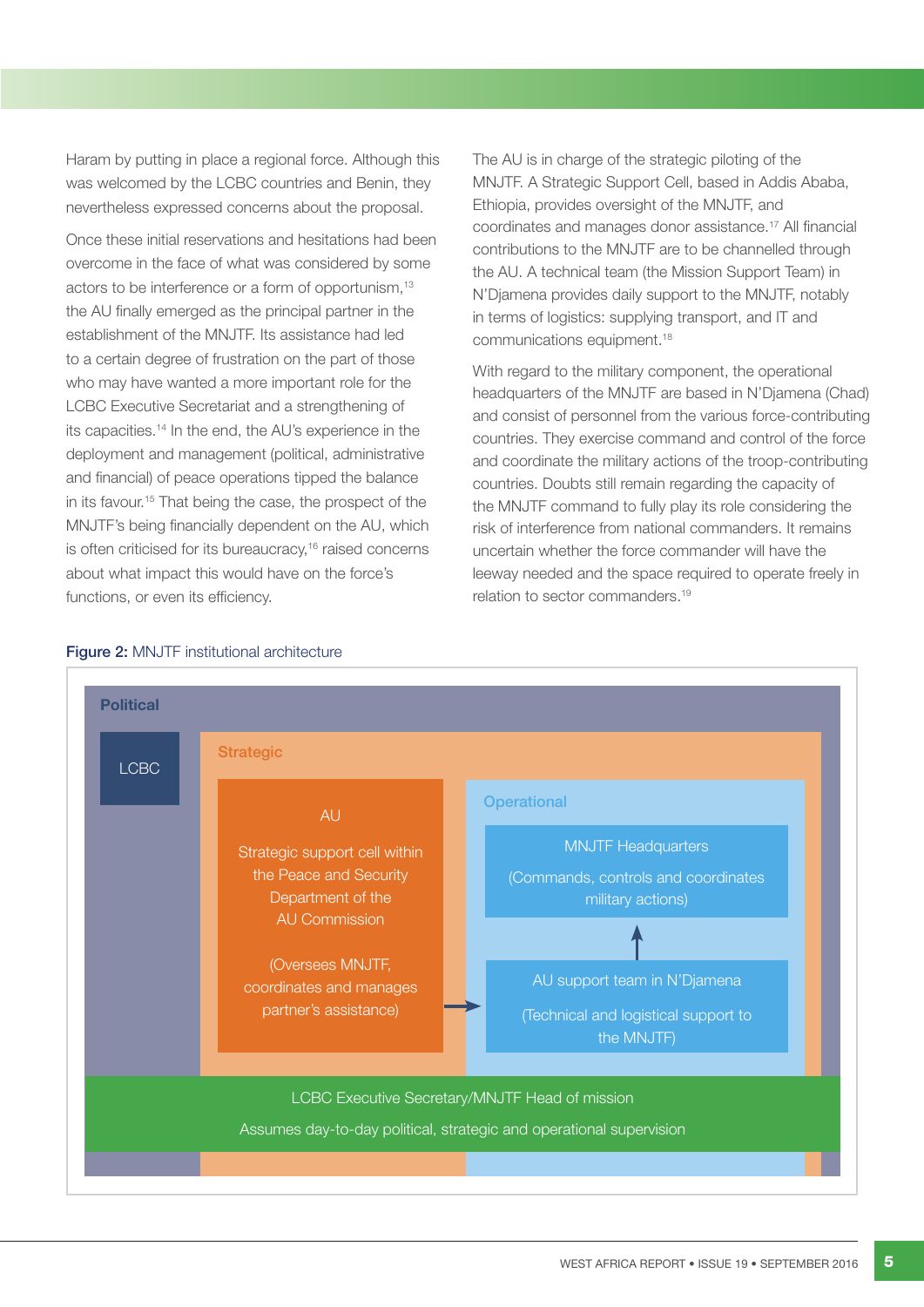WEST AFRICA REPORT

## Important dates:

21 March 1994: The LCBC decides to establish the MNJTF

30 April 2012: The MNJTF's mandate is expanded to the fight against Boko Haram

17 May 2014: Paris Summit on Security in Nigeria

7 October 2014: Extraordinary Summit of Heads of State and Government of LCBC Member Countries and Benin in Niamey establishes the MNJTF

29 January 2015: PSC authorises MNJTF deployment

3 March 2015: PSC validates the MNJTF CONOPS

25 May 2015: Inauguration of MNJTF command headquarters in N'Djamena

11 June 2015: Heads of state of the LCBC and Benin adopt the MNJTF CONOPS

14 January 2016: PSC renews the MNJTF mandate for 12 months

3 February 2016: Donor's conference in Addis Ababa (Ethiopia)

## The slow and gradual establishment of the MNJTF

The establishment of the MNJTF has come up against various challenges and constraints that have resulted in its delayed set-up.

## An effort dictated by pragmatism…

From the outset the establishment of the MNJTF was an LCBC initiative. Efforts to try to counter the insecurity perpetrated by Boko Haram go back to 2012. During their 14<sup>th</sup> ordinary summit on 30 April 2012 in N'Djamena, the LCBC heads of state and government decided to reactivate and operationalise the MNJTF and to expand its mandate to the fight against Boko Haram.<sup>20</sup>

The decision to establish such a force to combat organised crime and banditry in the region had first been taken in  $1994<sup>21</sup>$  but it was only four years later, in 1998, that it was effectively established. However, this decision was to have very little tangible effect. The force remained relatively lethargic, restricted to the organisation of a few patrols.<sup>22</sup> Cameroon was not a part of this mechanism, given the strained relations with Nigeria at the time over border disputes, and territorial issues concerning the Bakassi Peninsula and in the Lake Chad region.

## The deterioration of the regional security situation, beginning in 2014, accelerated efforts to establish the multinational force

The worsening regional security situation was the reason why, at the beginning of 2014, the actual reactivation of the multinational force began. Thus, following their second meeting organised on 17–18 March 2014 in Yaoundé, the ministers of defence and chiefs of staff of the LCBC countries approved the creation of a multinational force with the mandate to 'ensure peace and security in the Lake Chad Basin in order to guarantee the free movement of goods and persons and economic and social development'.23 Each country was called upon to contribute a battalion of up to 700 troops.<sup>24</sup> Troops from Niger and Chad were deployed<sup>25</sup> alongside Nigerian soldiers to the city of Baga in Nigeria, where the headquarters were to be established.

On 7 October 2014 the LCBC countries (Cameroon, Niger, Nigeria and Chad) that were faced with the Boko Haram insurgency met at an extraordinary summit in Niamey. Benin joined the summit. The objective of this meeting was to discuss modalities for the deployment of the multinational force and the establishment of the command headquarters to coordinate its operations. During this gathering the heads of state and government decided to deploy the national contingents that were to make up the force by 1 November 2014, while its headquarters would be established by 20 November 2014.26 None of these deadlines was met.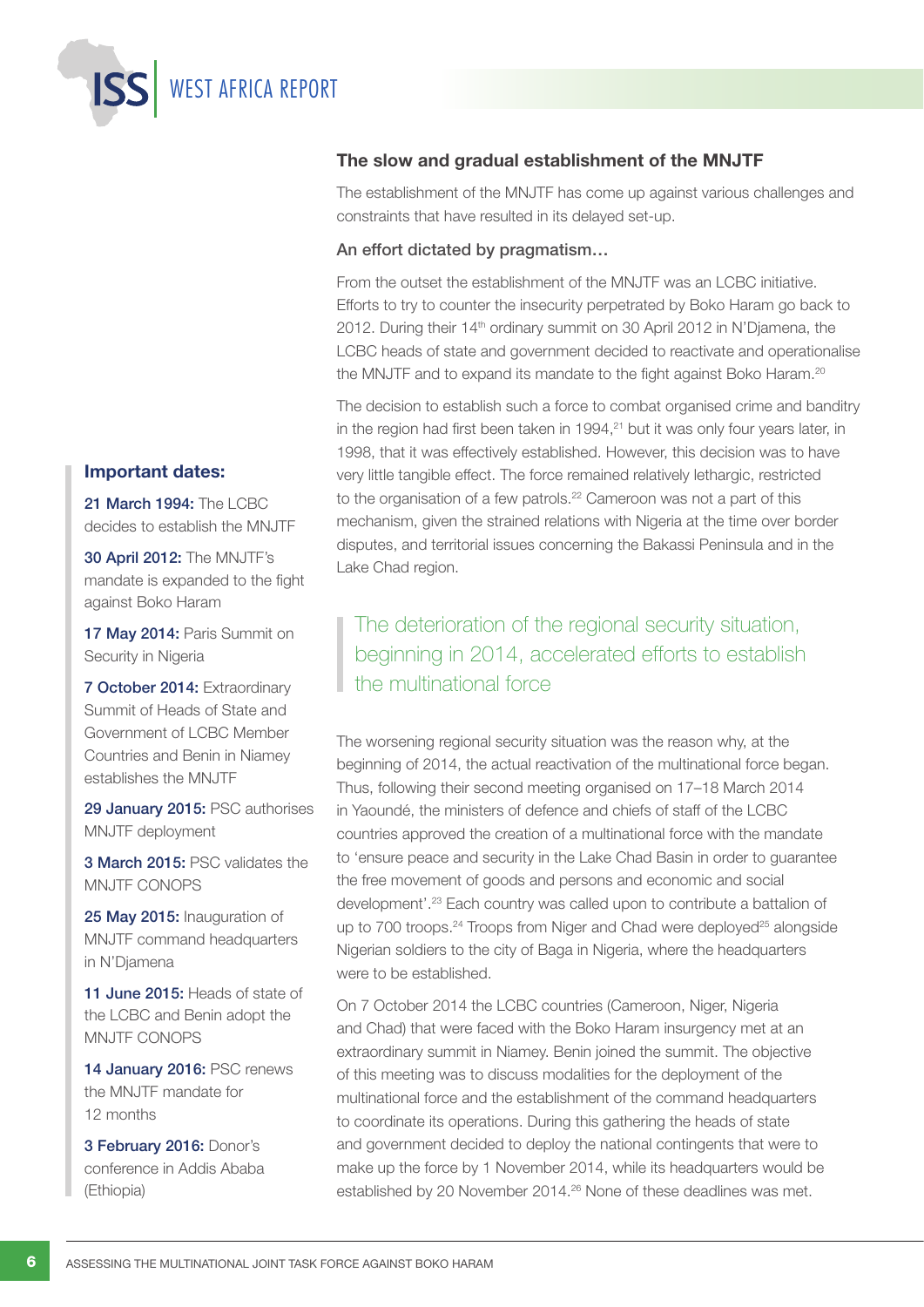While endeavouring to operationalise the MNJTF, the LCBC countries also tried to garner international support (political, diplomatic, technical and financial). These efforts sparked off a number of demands – expressed by external partners, in particular – aimed at elevating the MNJTF to a certain standard. They mainly focused on the need to define strategic objectives, structure and the rules of engagement. Constraints relating to respect for international humanitarian law also emerged. This led to technical work on formulating the strategic, legal and operational frameworks of the MNJTF, which in turn gave rise to the various concepts of operations (CONOPS) pertaining to strategy, operations and logistical support being defined. The AU played a key role in organising this process.

During the meeting of experts on 5–7 February 2015 in Yaoundé, Cameroon, the Strategic CONOPS of the force and its rules of engagement were adopted.27 Details of the CONOPS modalities were later given in a planning meeting held on 23–27 February 2015 in N'Diamena.<sup>28</sup> The Strategic CONOPS was validated by the PSC on 3 March 2015.29 It defined, inter alia, the mandate of the force, its objectives, its specific tasks, the command, control and coordination structures and composition, its troop strength, and its zones of operation, notably the operational sectors, etc.30 It also determined the right of pursuit, which is essential for cross-border operations. The CONOPS was approved by the heads of state and government of the LCBC and Benin during the Extraordinary Summit of 11 June 2015 in Abuja, 31 nearly four months after its adoption by the experts and three months after its validation by the PSC.

## The establishment of the MNJTF was constrained by technical, political, financial and logistical challenges

This latest summit was a major milestone in the establishment of the MNJTF, as it was here that a compromise was reached about the force's command structure. In reality – without minimising the importance of having the countries concerned make their contingents available and other technical aspects – the establishment of the command headquarters, which is the essential pillar of the structure, was a key element in the effective start-up of the force.<sup>32</sup>

Nigeria was given command of the force for the entire duration of its mission. This decision – which was not contested by any of the other countries $33 -$  reflected Nigeria's commitment to eliminate Boko Haram and its determination to reassert its leadership. From an operational perspective, it undoubtedly acknowledged the fact that the fight against Boko Haram was mainly likely to occur on Nigerian territory, making it judicious for Nigeria to assume this office. The force deputy commander was assigned to Cameroon and the decision to establish the command headquarters in N'Djamena – adopted at the meeting of the ministers of foreign affairs and defence in Niamey on 20 May 2015 – was endorsed. A 30 July 2015 deadline was set for the deployment of the various contingents. Like the previous deadlines, this was not met.

These missed opportunities not only reflected the scope of the technical work that had to be done but also showed the need to lay the groundwork for and determine the features of this multinational apparatus. They also highlighted the political, financial and logistical constraints.

## … but faced with multiple constraints

The efforts aimed at adopting a regional response to Boko Haram had been preceded by national responses. Whereas Nigeria had carried out a military offensive to halt Boko Haram's territorial gains and retake the localities under the group's control from February 2015 onwards, Cameroon, Niger and Chad had sought instead to contain its expansionist tendencies. Faced with an identical phenomenon, these countries had adopted either offensive or defensive positions.<sup>34</sup>

These different postures restricted the regional cooperation needed. Speeches aside, they were interpreted as the absence of true solidarity among the countries of the region.35 In fact, each of the countries seemed willing to only defend their own interests and to react to the threat depending on how it affected their own territory. Only the urgency of the situation, compounded by the geographical expansion of Boko Haram, finally forced them into joint action.

Besides, with Nigeria remaining at the epicentre of the Boko Haram insurgency, its commitment and willingness to collaborate were crucial. Yet its attitude was felt to be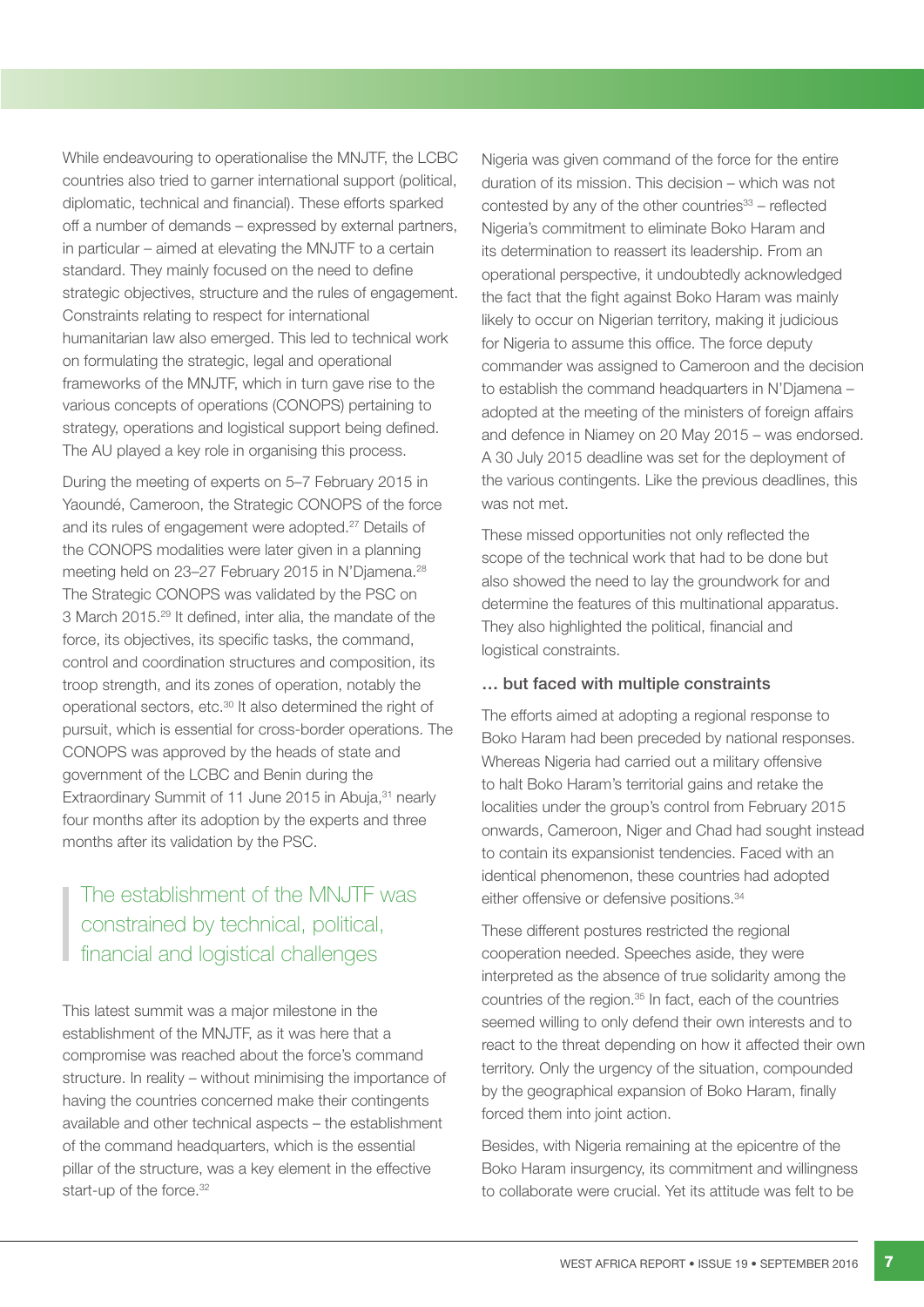

an impediment to any progress in regional cooperation.<sup>36</sup> This was particularly the case under the presidency of Goodluck Jonathan (2010–2015) who was criticised for his weak leadership, his lack of political will and his inability to effectively combat Boko Haram.<sup>37</sup> Under his mandate, cooperation with his neighbours left a lot to be desired.38

Elected as Nigeria's new president in May 2015, Muhammadu Buhari changed things around by making the fight against Boko Haram one of his priorities. He immediately began strengthening cooperation with the country's neighbours. Proof of this is the visits that he made as soon as he was installed in office: 3 June to Niger, 4 June to Chad, 29 July to Cameroon, and 1 August to Benin. Buhari brought new impetus to the joint response efforts, as illustrated both by his commitment to contribute up to US\$100 million to establishing the MNJTF<sup>39</sup> and his decision to take on its leadership.

Cameroon and Chad's realisation of the looming threat the insurgency posed to their stability and geo-economic interests had also convinced them of the need to acknowledge that Boko Haram was more than a purely Nigerian problem.

## Nigeria's attitude was felt to be an impediment to progress in regional cooperation

Although these developments did contribute to removing some of the constraints to improved cooperation between Nigeria and its partners, they were of limited scope. In fact, the situation was everything but a honeymoon. Some critics continued to complain about Nigeria's tendency to take action without consultation, the absence of its army when it came to occupying towns retaken from Boko Haram and, more broadly, its difficulties in consolidating the reverses made against the group by the other countries.40 With regard to the relations between Nigeria and its external partners, despite appearing more favourably disposed<sup>41</sup> they still reflected a certain mistrust when it came to collaborating directly with the Nigerian army.<sup>42</sup>

## The financial challenge

Financial constraints have delayed the operationalisation of the MNJTF. Before it was able to occupy its current premises, the LCBC Secretariat in N'Djamena hosted its command. Similar difficulties were encountered in setting up the various MNJTF sectors of operations in the field. This weighed even more heavily on the troop-contributing countries because they were already burdened by the considerable financial costs of the human and material resources pitted against Boko Haram.43

These difficulties continue to act as a constraint. Although the MNJTF commander, Major General Lamidi Adeosun, is determined to carry out his mission with the means at the MNJTF's disposal, he regularly recalls<sup>44</sup> the lack of tangible effect given to the pledges of financial support<sup>45</sup> required to meet



Buhari embarked on regional tour to strengthen cooperation WITH MNJTF CONTRIBUTING countries:

3 June 2015: Niger 4 June 2015: Chad 29 July 2015: Cameroon 1 August 2015: Benin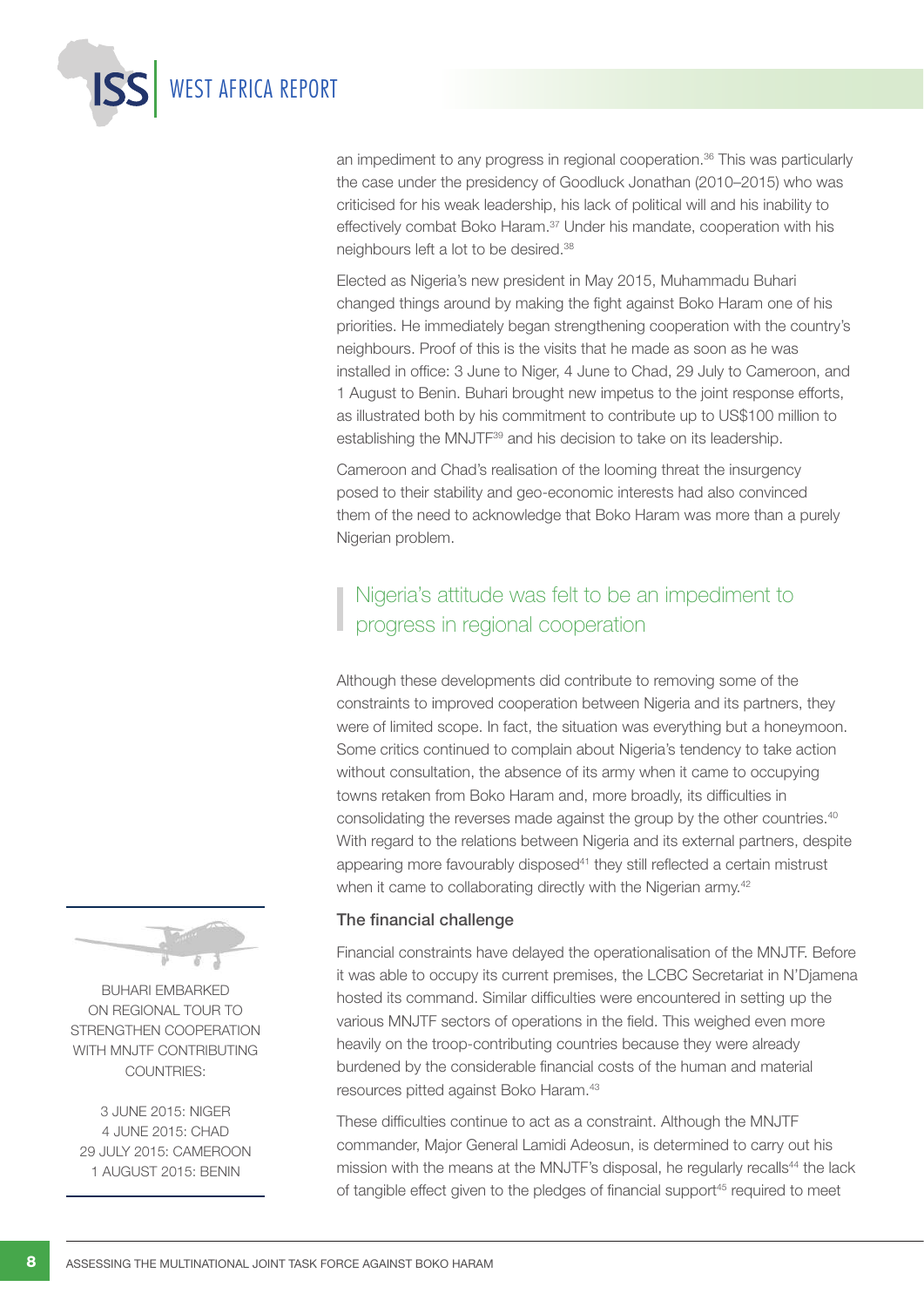the initial budget requirements of the MNJTF, estimated at nearly US\$700 million.46

The financial support the MNJTF is meant to receive is not directed at the procurement of weaponry or military equipment, but is instead meant to meet its logistical and material needs and cover a part of its human resources costs. This mainly covers land and air transport requirements; secured communications, intelligence, surveillance and reconnaissance; equipment for the command headquarters and the camps in the sectors of operations, and bonuses for the troops (estimated at US\$90 per day, per soldier).<sup>47</sup> This is what the 50 million euros promised by the European Union (EU) is destined for. Freeing up this contribution has taken a long time due to administrative reasons<sup>48</sup> attributed, primarily, to difficulties following an audit of AU procedures.49 The AU and EU's signing on 1 August 2016 of an implementation agreement to this commitment<sup>50</sup> should remove the final obstacles to the effective release of this aid.

For now, according to the available information, only the financial contributions by Nigeria, the United Kingdom (UK) and the Community of Sahelo-Saharan States (CEN-SAD) have materialised, while Nigeria is said to have contributed at least US\$30 million to the force command headquarters.<sup>51</sup> The UK is said to have disbursed an estimated US\$3.5 million at the level of the AU.52 CEN-SAD, for its part, announced on April 2015 that it had contributed US\$1.5 million to Chad, Niger and Benin to prepare their respective contingents. The MNJTF has been able to obtain utility vehicles and communications and IT equipment, and to install operational infrastructure.53

The financial costs of the MNJTF's operations are currently borne mostly by the countries concerned.54 This raises questions about their ability to maintain such an engagement over the long term. Yet, this being a crucial moment in the fight against Boko Haram, any operational slackening caused by a lack of financial resources could jeopardise the MNJTF's operations.

## Is the MNJTF operational?

Despite official statements about the MNJTF's actually being up and running, several observers continue to question whether it has really been deployed and to what extent it is operational.

## Is the MNJTF in place?

To assess the MNJTF's deployment, one need look no further than the degree to which the command headquarters and the different areas of operations are in place, and the extent to which troop commitments have been honoured by the countries concerned. These aspects tend to show that the MNJTF's deployment has achieved a certain level of effectiveness. However, it is difficult to ascertain this to any degree of certainty and to assess the extent of the gap between official discourse and the reality on the ground. Double-checking information about military mechanisms that are spread out across several countries is a difficult task.

## The financial costs of the MNJTF's operations are currently borne mostly by its member states

Going strictly by official statements, the MNJTF is operational.55 This applies to its command headquarters, which were inaugurated on 25 May 2015. Yet there is some indication that as at 1 April 2016 it was not fully staffed. In fact, on that day the Chiefs of Army Staff of the LCBC member states and Benin launched an appeal to countries that had not already done so to appoint their representatives to the MNJTF command headquarters.56 Although no current staffing lists are available, many officials have already been appointed and are effectively in their posts in N'Djamena.<sup>57</sup>

There is still some vagueness over the total number of MNJTF personnel. Several adjustments have been made over time. Thus, on endorsing the 29 January 2015 LCBC decision to deploy the force, the PCS recommended a total staff complement of 7 500 military personnel, police and civilians.58 This number was later adjusted to 8 700 during the meeting of experts in Yaoundé on 5–7 February 2015, and then to 10 000 on 3 March 2015 during the 480th meeting of the PSC.<sup>59</sup>

In August 2015 the full component of national contingents announced following the meeting of the chiefs of staff of the LCBC countries and Benin raised the MNJTF's numbers to nearly 11 150 personnel: 3 750 from Nigeria, 3 000 from Chad, 2 650 from Cameroon, 1 000 from Niger and 750 from Benin.<sup>60</sup> During the second Regional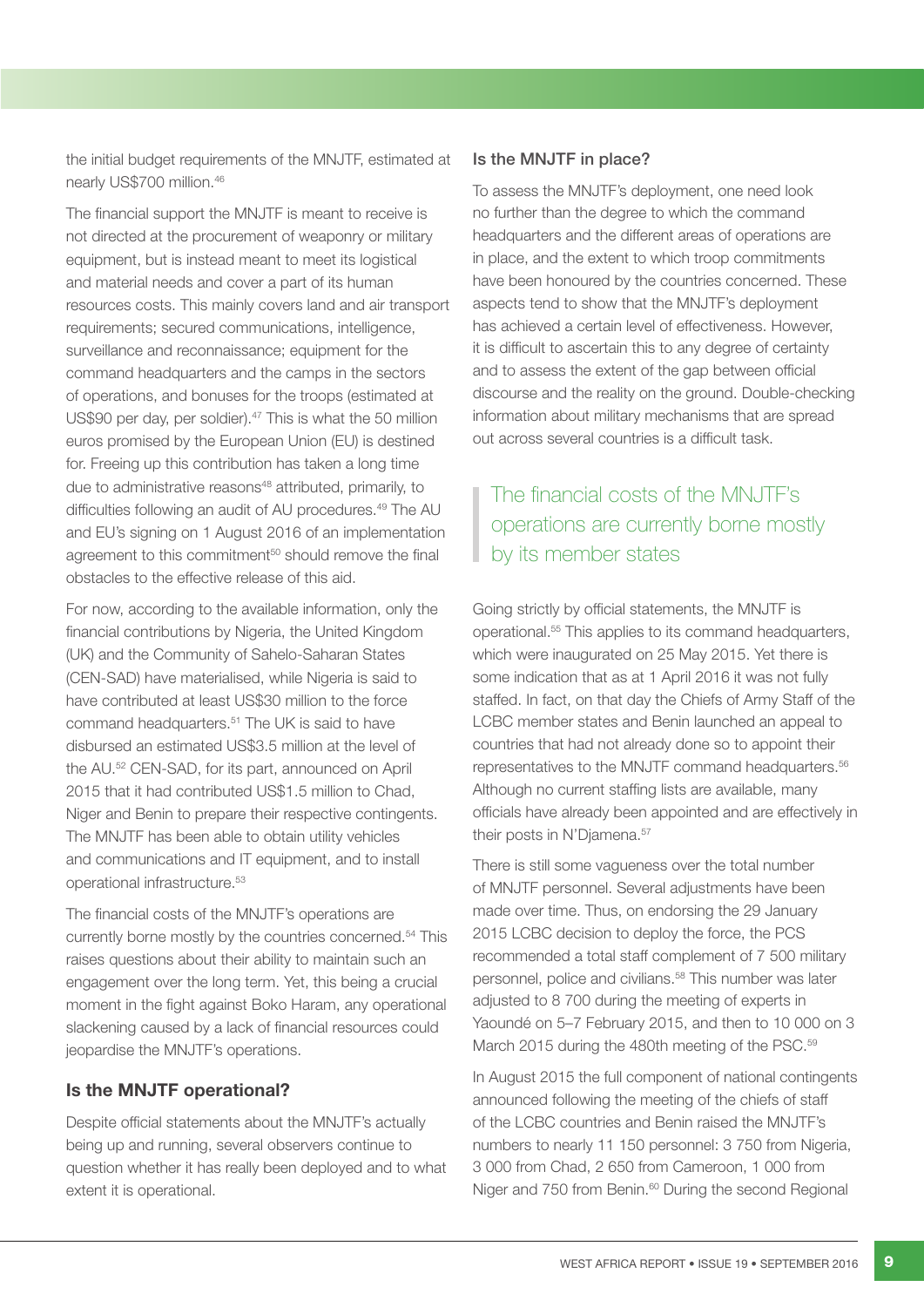

Security Summit in Abuja on 14 May 2016, Buhari announced a total number of 8 500 personnel.<sup>61</sup>

Regarding individual countries' contributions, several sources<sup>62</sup> mention 2 450 troops from Cameroon. The decision taken during the meeting of the Committee of Chiefs of Army Staff of the LCBC and Benin in Yaoundé on 1 April 2016 to seek the authorisation of the Council of Ministers to increase troop numbers in Sector 1 – located in Cameroon – from 950 to 2 250 seems to support this. Chad's contribution is an estimated 3 000 troops.<sup>63</sup> According to news reports, Benin, which had initially announced a contribution of 800 men.<sup>64</sup> recently reduced it to about 200 soldiers<sup>65</sup> for financial reasons.<sup>66</sup> This country – whose force's principal mission is to secure the MNJTF command headquarters and escort humanitarian convoys and dignitaries<sup>67</sup> – ended up deploying 150 soldiers in May 2016.<sup>68</sup>

## Each sector of operations in which the MNJTF elements are required to operate has been presented as already operational

The MNJTF's troop strength is currently estimated at 10 000 military personnel;69 a number that is difficult to verify. Officially, all the national contingents were deployed to the different operational sectors.70

Although each sector of operations in which the MNJTF elements are required to operate has been presented as though it is already operational,<sup>71</sup> several events have brought the reliability of this information into question. One such was the Boko Haram attack on 3 June 2016 on the town of Bosso. Although this part of Niger is within the operational sphere of the MNJTF – which has a base in the city of Diffa – and the country had pledged to provide nearly 1 000 soldiers, the attack was so violent that it seemed doubtful that there had actually been any deployment. It also raised questions about the effectiveness of Niger's security apparatus. The attack took place within the context of a deteriorating security situation in the south of Niger. Since the beginning of 2016 this part of the country has seen over 40 attacks.<sup>72</sup> In fact, this sector was initially meant to be a subsector of Sector 3, based in Baga, Nigeria, but had experienced delays in becoming operational.73 The recent decision to transform it into a full sector, coupled with the operations conducted by the Niger army since June, has undoubtedly contributed to speeding up its actual establishment.

The operationalisation of MNJTF Sector 3 – located in the Nigerian city of Baga – illustrates the Nigerian approach in the fight against Boko Haram. Its efforts which, are essentially national in nature, are underpinned by regional cooperation, particularly within the MNJTF framework. The 3 000 military personnel who make up Nigeria's contribution to the MNJTF do not seem to be operating under the authority of the force, but under national



THE PSC AUTHORISED THE deployment of up to 10 000 military and other personnel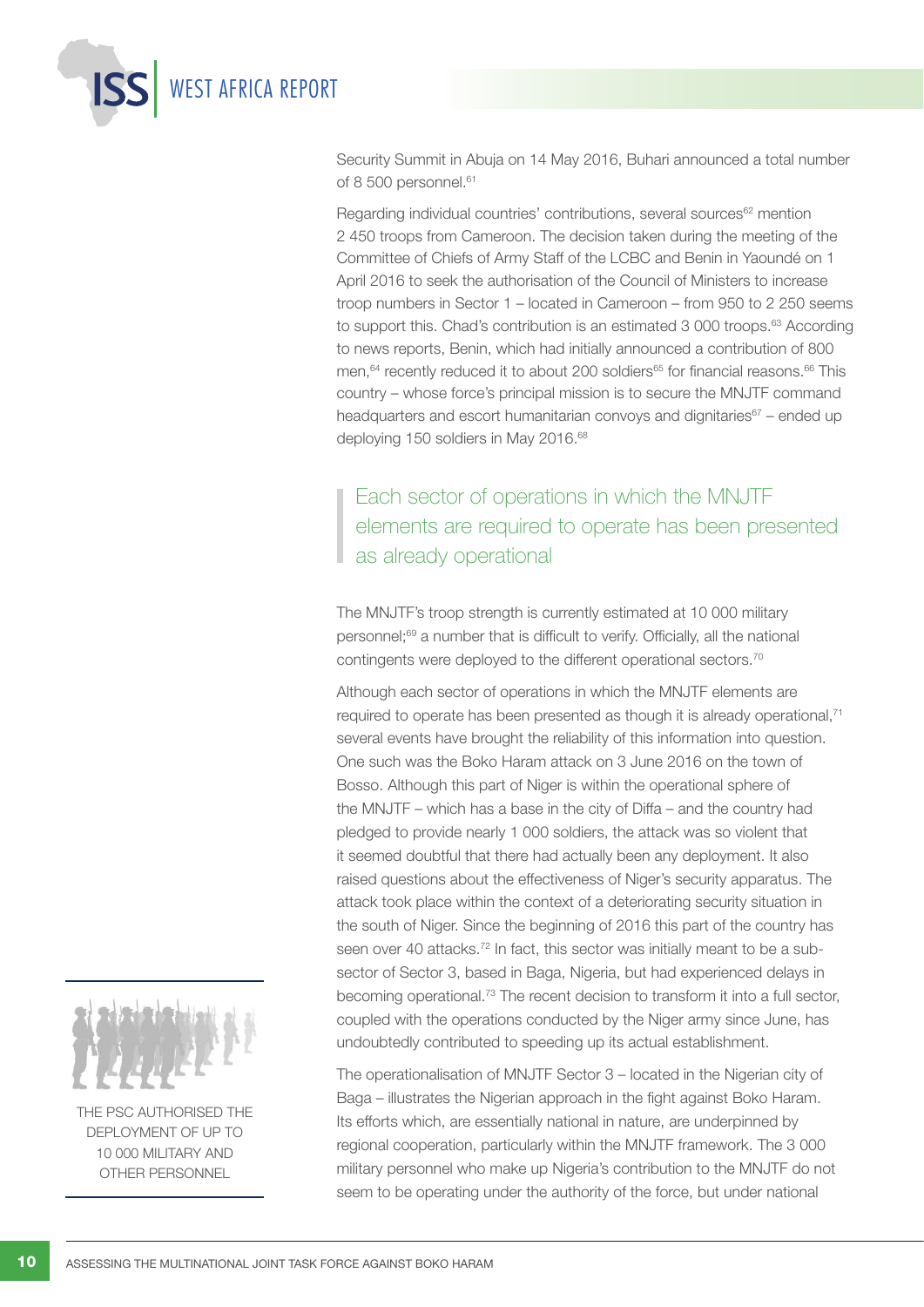command instead.74 However, on several occasions Nigeria's troops have worked together with those of neighbouring countries, including units operating under the MNJTF's mandate.

Since Chad does not have a land border with Nigeria, this may have given the impression that Sector 2, based in Baga-Sola, was not as affected. This is far from being the case. Although the attacks on Chadian territory attributed to Boko Haram elements have decreased over the first six months of 2016,75 the attacks in previous months around Kaiga Ngouboua – in the region of the lake – reveal the persistent nature of the threat. The deteriorating security situation along the border between Nigeria and Niger has made the Chadian authorities all the more aware of this reality.76 As a result the country has send troops to the MNJTF and operationalised the Baga-Sola base.<sup>77</sup>

Finally, Sector 1, located on Cameroonian territory, seems operational. Proof of this is the numerous operations undertaken by the military in this sector. Of the 2 450 troops pledged by Cameroon, an initial 950 appear to have been provided within the MNJTF framework.78 Plans are underway to raise the troop numbers to 2 250.79

## The force only truly swung into action at the beginning of 2016

At the moment only the military component of the MNJTF has been installed. With regard to the police force, although provision for one was made in the CONOPS,<sup>80</sup> nothing seems to indicate its imminent establishment. In the final analysis, this responsibility should primarily fall on the national authorities of the concerned countries.<sup>81</sup> Nevertheless, the deployment of such a force, irrespective of the framework within which it will operate, depends on an improvement in security conditions.

It seems more likely that a civilian component will be set up. Its establishment was recommended during the special session of the Committee of Chiefs of Army Staff of the LCBC Member States and Benin in Yaoundé on 1 April 2016. This team will be responsible for assisting the LCBC executive secretary to carry out his duties as

head of mission for the MNJTF, notably in managing the political, administrative and financial aspects.<sup>82</sup>

## Assessing the MNJTF operations

For a long time the MNJTF appeared to be an empty shell. During the second Regional Security Summit on 14 May 2016 in Abuja, Nigeria, Idriss Déby Itno, the President of Chad, stressed that it was urgent 'for the force to become operational before the rainy season sets in'.<sup>83</sup> After the 3 June 2016 attack on Bosso he once again deplored the state of affairs.<sup>84</sup>

One of the difficulties in assessing the MNJTF's actions lies in the fact that for a long time there was very little information on its existence. In addition, by not always stating that their troops are operating under the MNJTF flag the troop-contributing countries are preventing the structure from getting due credit. The presence of both MNJTF troops and soldiers of the various national armies in the same theatre of operations also complicates the assessment of each player's contribution.

Events show that even if the first patrol by elements of sector 1 – located on Cameroonian soil – took place in November  $2015$ , $85$  the force only truly swung into action at the beginning of 2016. It was from February 2016 onwards that the first large-scale operations were carried out by MNJTF troops or with their participation.

There have also been at least four large-scale military operations by the MNJTF alongside the national units of the relevant countries: from 11–14 February 2016 in the Nigerian town of Ngoshe (as part of Operation Arrow Five); on 24 February 2016 in the town of Kumshe in Nigeria near the Cameroonian border, considered to be a support base for Boko Haram; on 16 March 2016 in the Cameroonian and Nigerian localities of Djibrili and Zamga (within the framework of Operation Tentacule); and on 10–16 May 2016 in the Madawya forest in Nigeria, in a joint action conducted by troops from the MNJTF's Sector 1 and soldiers from the Cameroonian Operation Émergence 4, supported by the Nigerian army. These reports confirm that the MNJTF's Sector 1 is operational.

More recently, in June Operation Gama Aiki ('finish the job' in Hausa) was initiated by the MNJTF.<sup>86</sup> Involving coalition countries, its purpose was to destroy the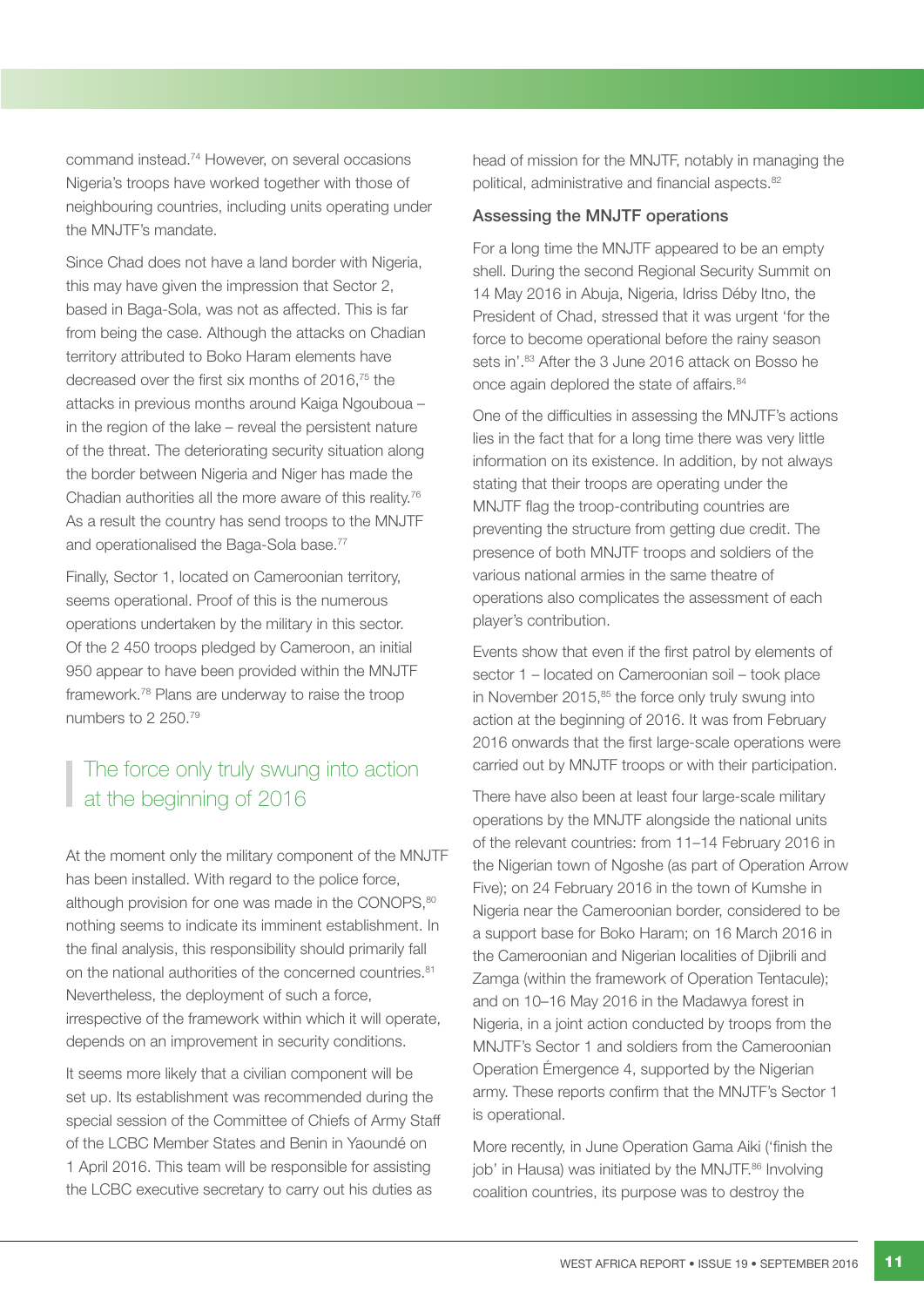

group's last strongholds. Action was multi-pronged, along the Nigerian and Niger borders and around Lake Chad. The arrival of soldiers from Niger into Nigerian territory at the end of July made it possible to liberate the border towns from where Boko Haram was launching attacks, particularly Damasak.<sup>87</sup>

It is still too early to assess the latest operations' impact on Boko Haram. However, all forms of triumphalism should be avoided. There is a real risk that the belief that it has completed the job may lead to the coalition's lowering its guard.

With that in mind, through its presence and its actions the MNJTF has contributed to achieving a relative improvement in the security situation in several zones around the Lake Chad Basin.<sup>88</sup> According to official reports in the first five months of 2016, its interventions have led to the 'neutralisation' of at least 675 presumed Boko Haram members, the arrest of 566 others and the dismantling of nearly 32 training camps and alleged factories for the manufacture of improvised explosive devices and mines. It is also claimed that nearly 4 690 of the group's hostages have been freed.<sup>89</sup> However, in the absence of a precise assessment of Boko Haram's capacities (human and material), it is difficult to measure the impact of the regional efforts.

## In the absence of a precise assessment of Boko Haram's capacities, it is difficult to measure the impact of regional efforts

The establishment of the MNJTF command headquarters offers a framework that contributes to improved coordination between the different sectors of operations and with the troops under national command.90 Yet we must stress the continuing weaknesses in cooperation or, at the very least, the continuing difficulties along those lines.<sup>91</sup> In fact, coordination has until now been more of an exception than the rule. The MNJTF's actions also depend on the political will of the LCBC leaders, which is still lacking in many instances<sup>92</sup> and which prevents it from achieving its potential.

Until now the MNJTF has suffered somewhat from the fact that certain members of the coalition prefer national or bilateral actions. This is a constraint that it may continue to face in the future. Niger's request for bilateral assistance from Chad after the attack on Bosso is a case in point.<sup>93</sup> In fact, such arrangements do have the merit of offering faster reaction times and more flexibility, and could be viewed as more efficient.<sup>94</sup> In contrast, the required diplomatic and military consultations in preparing for, planning and implementing actions in the framework of a multinational mechanism such as the MNJTF are time consuming. In the final analysis, the challenge here is the need to opt for the best levels and frameworks of action, depending on which hold the most comparative advantage.



The number of Boko Haram hostages freed by the MNJTF in the first five months of 2016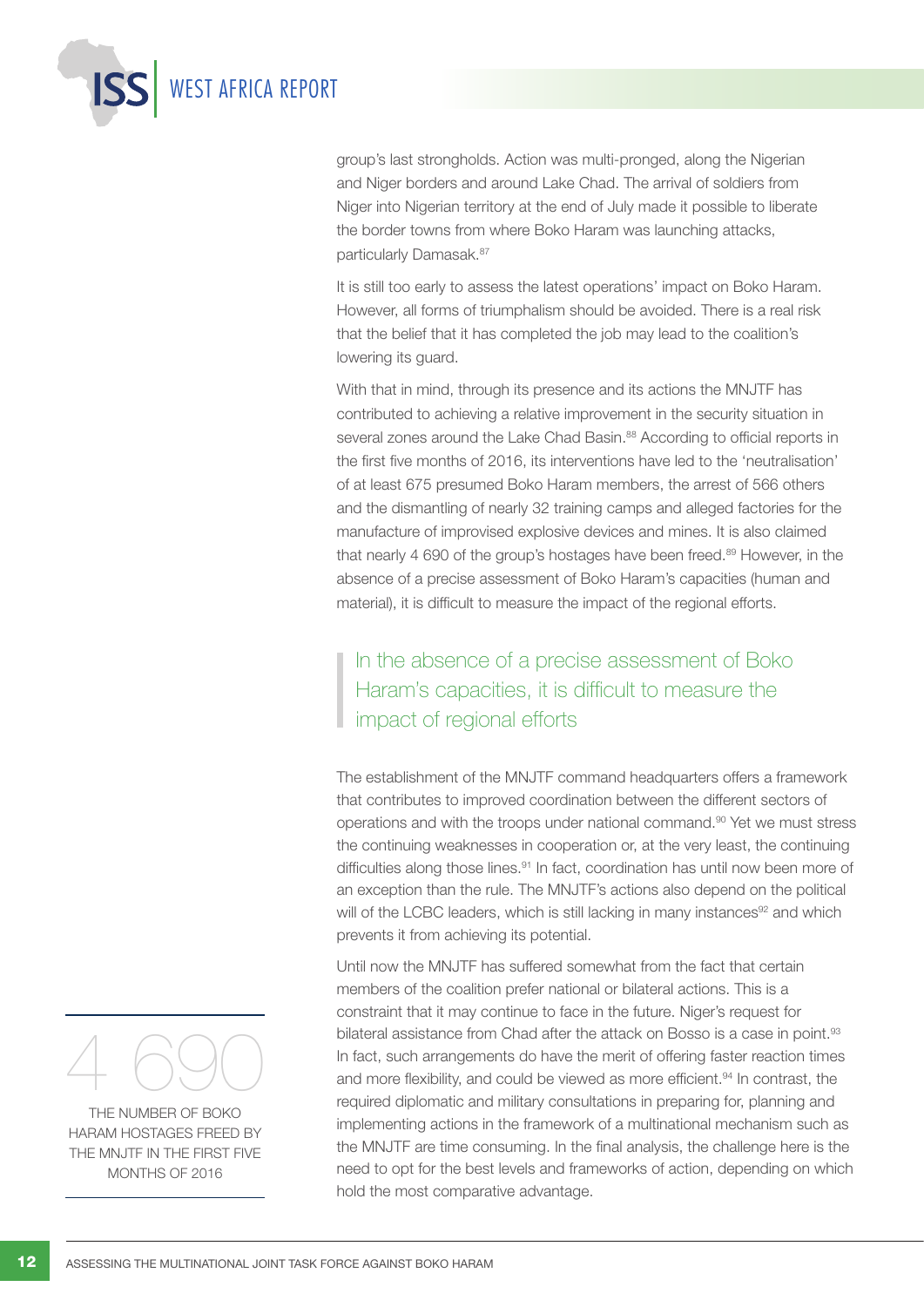## **Conclusion**

The persistent threat posed by Boko Haram makes the MNJTF ever more relevant. However, this force alone is no panacea. A lot still remains to be done to secure and stabilise those regions affected by the insurgency. These are the preconditions for the return of millions of displaced persons and refugees who are living in extremely vulnerable conditions, and for the necessary rebuilding efforts. Total victory over Boko Haram does not seem imminent, however. Instead, advances will be measured against progress in terms of security and humanitarian assistance, reconstruction and the socioeconomic development of the affected, ravaged regions. The psychosocial reintegration of certain population groups – former fighters, relatives, supporters and victims of Boko Haram – also represents an area that should not be ignored.

## Recommendations

1Countries engaged in the fight against Boko Haram should stay mobilised given the persistence of the threat and the group's capacity to adapt, as well as its resilience.

2 The MNJTF must become fully<br>2 operational and play its role. To do this, the troop-contributing countries should take full ownership and participate in making it functional.

3 The MNJTF's partners should give concrete effect to their pledges of material, financial and technical assistance in order to strengthen operational capacities (mobility, communications, intelligence) that would enable it to operate effectively.

4 The MNJTF should step up its efforts in the fields of external communication and civil–military relations to better inform public opinion about its actions and to benefit from the support of local populations located in its areas of operations.

 $5$  The nature of Boko Haram<br>and the environment in which it operates pose operational challenges to the armies combating it. These realities make it all the more necessary for the MNJTF to ensure that its actions comply with international humanitarian law and, more broadly, respect for human rights and the rule of law.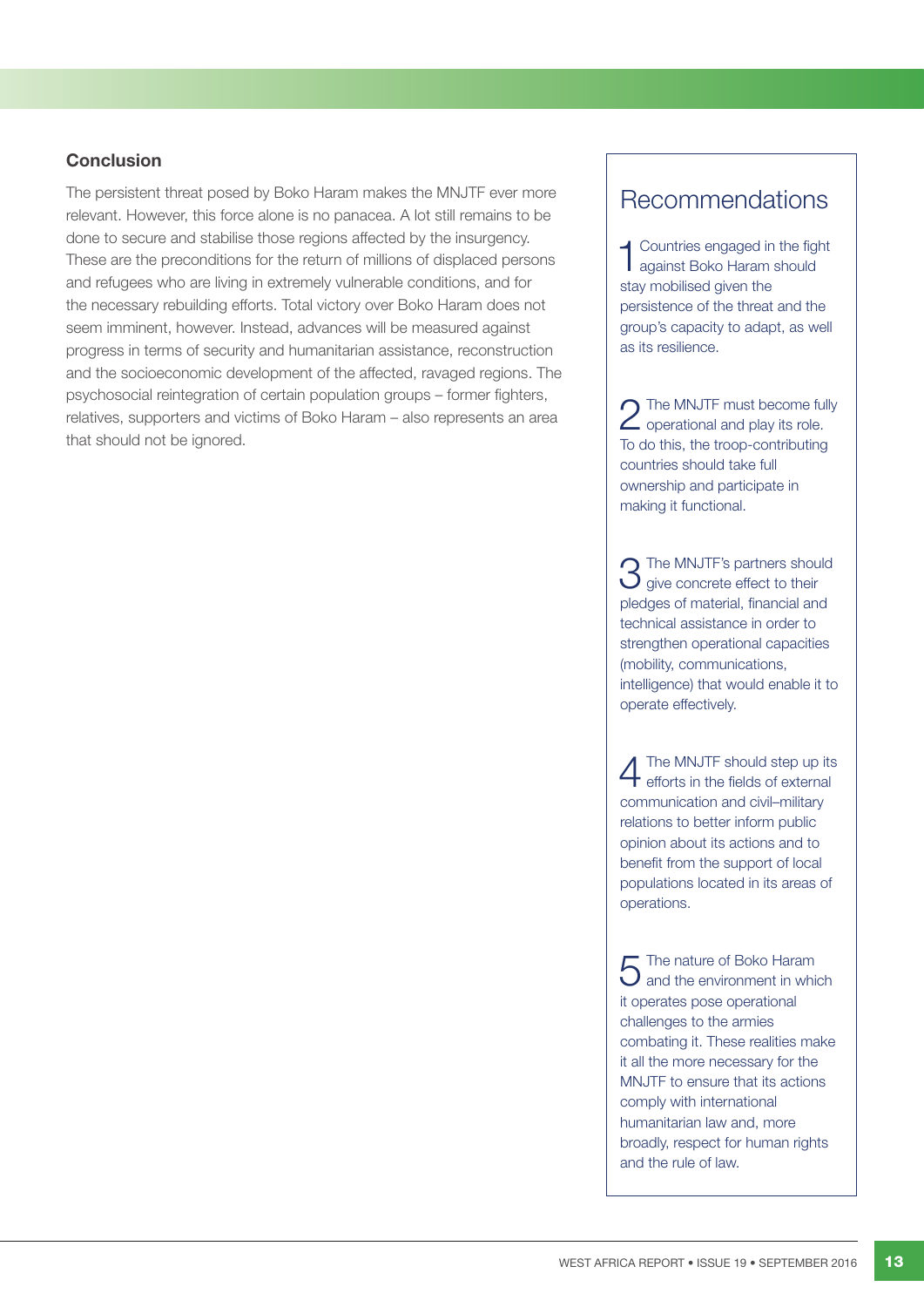# WEST AFRICA REPORT

## **Notes**

- 1 Until it pledged allegiance to the Islamic State (IS) in March 2015, the group's official name was Jama'atu Ahlus-Sunnah Lidda'Awati Wal Jihad, which means 'People Committed to the Propagation of the Prophet's Teachings and Jihad'. Since its allegiance to IS, the group goes by the name of the 'Islamic State's West Africa Province, ISWAP or ISWA'. However, in this report Boko Haram, the most common name, is used.
- 2 For more about the LCBC, see Lake Chad Basin Commission, Presentation, www.cblt.org/fr/presentation.
- 3 African Union (AU), Communiqué of the 469<sup>th</sup> PSC meeting, 25 November 2014, www.peaceau.org/uploads/cps-469-com-terrorisme-25-11-2014. pdf.
- 4 AU, Communiqué of the 567th PSC meeting on the Boko Haram terrorist group, 14 January 2016, www.peaceau.org/fr/article/567eme-reunion-ducps-sur-le-groupe-terroriste-boko-haram.
- 5 AU, Report of the Chairperson of the AU Commission on regional and international efforts to combat the Boko Haram terrorist group, 29 January 2015, www.peaceau.org/uploads/cps484-rpt-boko-haram-29-1-2015.pdf.
- 6 AU, Report of the Chairperson of the Commission on the implementation of communiqué PSC/AHG/COMM.2 (CDLXXXIV) on the Boko Haram terrorist group and on other related international efforts, 3 March 2015, para. 9, www.peaceau.org/fr/article/rapport-de-la-presidente-de-lacommission-sur-la-mise-en-oeuvre-du-communique-psc-ahg-comm-2 cdlxxxiv-sur-le-groupe-terroriste-boko-haram-et-les-efforts-internationauxconnexes.
- 7 Strategic Concept of Operations of the Multinational Joint Task Force of the Lake Chad Basin Commission in the Fight Against Boko Haram, 24 February 2015.
- 8 Although each national contingent is supposed to operate within its national borders, they may, in accordance with specific rules and regulations, operate in the territory of a neighbouring state within a perimeter not exceeding 25km; interview, N'Djamena, 29 March 2016. In the final analysis, the right of pursuit seems to have been granted to the force on a bilateral basis; interview, Dakar, 28 June 2016.
- 9 Interview, N'Diamena, 29 March 2016.
- 10 Telephonic interview, 22 June 2016; interview, Addis Ababa, 5 August 2016.
- 11 Lake Chad Basin Commission, Presentation, www.cblt.org/fr/presentation.
- 12 Email interview, 17 and 27 June 2016.
- 13 Telephonic interview, 22 June 2016.
- 14 Interview, N'Diamena, 29 March 2016.
- 15 Email interview, 17 June 2016; telephonic interview, 22 June 2016.
- 16 Interview, N'Djamena, 28 March; telephonic interview, 22 June 2016.
- 17 Email interview, 17 June 2016.
- 18 Interview, N'Djamena, 28 June 2016.
- 19 Interview, N'Djamena, 25 March 2016.
- 20 Lake Chad Basin Commission (LCBC), 14<sup>th</sup> Summit of Heads of State and Government, 30 April 2012, www.cblt.org/sites/default/files/communique\_ final\_14\_sommet\_fr.pdf.
- 21 LCBC, 8th Summit of Heads of State and Government of the LCBC, Abuja (Nigeria), 21–23 March 1994, in LCBC, Inventory of the decisions of the summits of heads of state and government, 1, 1964–2010, N'Djamena, 2011, www.cblt.org/sites/default/files/conference\_chefs\_etat.decisions.fr\_. pdf.
- 22 M Luntumbue, The LCBC and security challenges of the Lake Chad Basin, Group for Research and Information on Peace and Security (GRIP) Note, 14, Brussels: GRIP, 2014, 6, www.grip.org/sites/grip.org/files/NOTES\_ ANALYSE/2014/Notes%20DAS%20-%20Afrique%20EQ/OBS2011- 54\_GRIP\_NOTE-14\_CBLT.pdf.
- 23 LCBC News Magazine, Yaoundé: Security meeting, February July 2014, 32, www.cblt.org/sites/default/files/maquette\_cblt\_mag\_vf\_13.pdf.

24 Ibid.

- 25 The territorial expansion of Boko Haram would eventually lead to Niger and Chad withdrawing their troops just over a month before Boko Haram's capture of Baga on 3 January 2015. See *Radio France Internationale,* Nigeria: Boko Haram seizes a military base on the shores of Lake Chad, 5 January 2015, http://www.rfi.fr/afrique/20150104-nigeriaboko-haram-s-empare-une-base-militaire-rives-lac-tchad.
- 26 *Le Sahel,* Final communiqué [of the extraordinary Summit of African Union Peace and Security Heads of State and Government of LCBC member countries and Benin], 7 October 2014, http://lesahel.org/index.php/ component/k2/item/6873-communiqu%C3%A9-final.
- 27 Peace and Security Council (PSC), Report of the Chairperson of the Commission on the implementation of communiqué PSC/AHG/ COMM.2 (CDLXXXIV) on the Boko Haram terrorist group and on other related international efforts, 3 March 2015, www.peaceau.org/fr/article/ rapport-de-la-presidente-de-la-commission-sur-la-mise-en-oeuvre-ducommunique-psc-ahg-comm-2-cdlxxxiv-sur-le-groupe-terroriste-bokoharam-et-les-efforts-internationaux-connexes.
- 28 Ibid.

- 30 Ibid.
- 31 Statehouse, Office of the President, Federal Republic of Nigeria, The final communiqué of the Extraordinary Summit of Heads of State and Government of the LCBC and Benin in Nigeria on 11 June 2015, www. statehouse.gov.ng/index.php/government-in-action/national-security-andintelligence/1179-final-communique.
- 32 Interviews, N'Djamena, 22 and 29 March 2016.
- 33 All the more so as this was accompanied by a significant financial commitment to the MNJTF; telephone interview, 22 June 2016.
- 34 This state of affairs should not disguise the fact that over a number of months Boko Haram had infiltrated the south of Niger and Chad, and the north of Cameroon, which provided an ad hoc support base. In other words, the threat was always very real for neighbouring countries.
- 35 Telephonic interview, 22 June 2016.
- 36 Telephonic interview, 28 July 2016.
- 37 Email interview, 25 June 2016.
- 38 In an interview published on 26 March 2015 in the French weekly magazine *Le Point,* Idriss Déby Itno, the Chadian President, deplored the Nigerian army's lack of responsiveness and how difficult it was to cooperate with this country; see *Le Point,* Tchad – Idriss Déby : *'Il faut mettre en place la force multinationale',* 26 March 2015, http://afrique. lepoint.fr/actualites/tchad-idriss-deby-il-faut-mettre-en-place-la-forcemultinationale-26-03-2015-1915982\_2365.php.
- 39 F Adesina, Nigeria will fully redeem its pledge of \$100 million for MNJTF – President Buhari, Statehouse, Office of the President, 29 January 2016, www.statehouse.gov.ng/index.php/news/news-a-z/1860-nigeria-will-fullyredeem-its-pledge-of-100-million-for-mnjtf-president-buhari.
- 40 Email interview, 30 June 2016.
- 41 H Cooper and D Searceymay, after years of distrust, US military reconciles with Nigeria to fight Boko Haram, The New York Times, 15 May 2016, www.nytimes.com/2016/05/16/world/africa/boko-haram-nigeria-us-armssales-warplanes.html?\_r=0.
- 42 Interview, Dakar, 28 June 2016.
- 43 At the end of January 2015, the cost of the Chadian and Cameroonian troop interventions was estimated at 9 million euros, while the average monthly expenditure was estimated at 7 million euros. See M Nako, How much does the war against Boko Haram cost Chad?, *Jeune Afrique,* 10 March 2015, www.jeuneafrique.com/226448/politique/combien-co-teau-tchad-la-guerre-contre-boko-haram/. With regard to Cameroon, the costs incurred by Operation Émergence 4 alone were estimated at 200 million CFA francs a week; see G Dougueli, Boko Haram, a very expensive

<sup>29</sup> Ibid.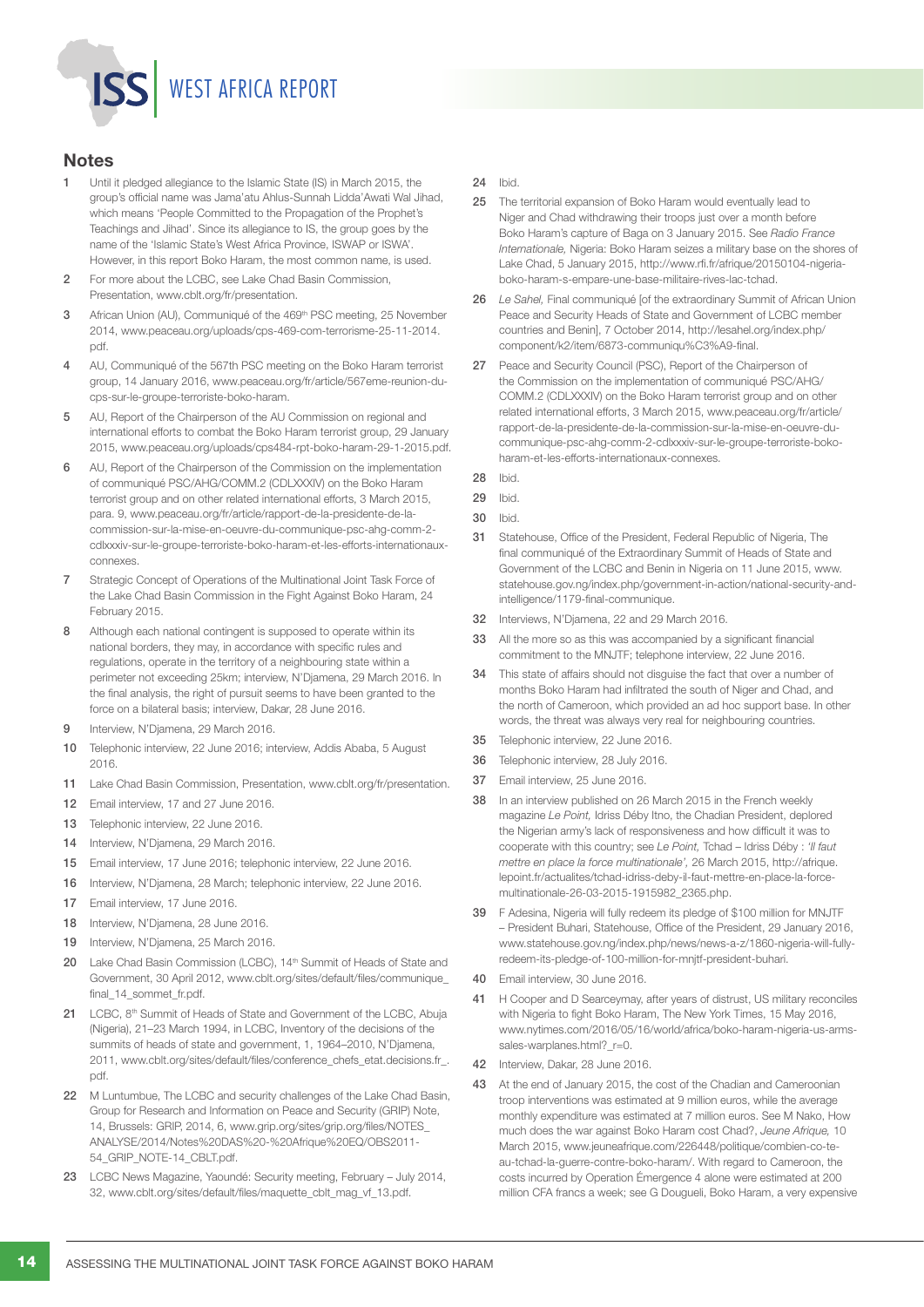war for Cameroon, *Jeune Afrique,* 25 February 2015, www.jeuneafrique. com/225299/archives-thematique/boko-haram-une-guerre-qui-co-techer-au-cameroun/.

- 44 Interview, N'Djamena, 29 March 2016.
- 45 The same applies to the US\$250 million pledged during the donor's conference convened in Addis Ababa on 3 February 2016, the US\$5 million pledged by the US on 15 June 2015, and the UK's 5 million pounds.
- 46 *Reuters,* Funding falls short for task force to fight Nigeria's Boko Haram, 3 February 2016, www.reuters.com/article/us-nigeria-violence-fundingidUSKCN0VB215.
- 47 Interviews, N'Djamena, 28 March 2016.
- 48 Email interview, 27 July 2016.
- 49 Email interview, 17 June 2016.
- 50 Delegation of the European Union to the African Union, Joint communiqué by Federica Mogherini, EU High Representative/Vice-President of the Commission; Neven Mimica, EU Commissioner for International Cooperation and Development; and Smail Chergui, AU Commissioner for Peace and Security, 1 August 2016, http://eeas.europa.eu/delegations/ african\_union/press\_corner/all\_news/news/2016/20160801\_en.htm.
- 51 Telephonic interview, 23 June 2016. See also Vanguard, Buhari orders release of \$21m to MNJTF on Boko Haram, 14 June 2015, www. vanguardngr.com/2015/06/buhari-orders-release-of-21m-to-mnjtf-onboko-haram/.
- 52 Email interview, 26 July 2016.
- 53 Speech of the AU Commissioner for Peace and Security during the second Regional Security Summit, Abuja, 14 May 2016.
- 54 This statement of fact should not, however, cause anybody to forget the bilateral assistance provided by partners such as the US, France and the UK. This applies in the areas of intelligence, training, and even humanitarian aid.
- 55 Interview, N'Djamena, 29 March 2016; email interview, 20 June 2016.
- 56 Report of the proceedings of the Special Session of the Committee of Chiefs of Army Staff of MNJTF member countries and Benin, Yaoundé (Cameroon), 1 April 2016.
- 57 The same applies to the force commander, his deputy, the force chief of staff and those in charge of logistics, aerial transport, intelligence, planning, communications and civil–military relations.
- 58 AU, Report of the AU Chairperson on regional and international efforts and the next steps in the fight against the Boko Haram terrorist group. 29 January 2015, www.peaceau.org/uploads/cps484-rpt-bokoharam-29-1-2015.pdf.
- 59 AU, Communiqué of the 489<sup>th</sup> PSC meeting on the Boko Haram terrorist group, 3 March 2015, www.peaceau.org/fr/article/communique-de-la-489eme-reunion-du-cps-sur-le-groupe-terroriste-boko-haram.
- 60 *Radio France Internationale,* Fighting against Boko Haram: completion of the Multinational Joint Task Force, 23 August 2015, www.rfi.fr/ afrique/20150823-fin-reunion-lutte-contre-boko-haram-tchad.
- 61 Statehouse, Office of the President, Federal Republic of Nigeria, Speech of President Muhammadu Buhari during the second Regional Security Summit on 14 May 2016, www.statehouse.gov.ng/index.php/news/2221 president-buhari-s-speech-at-the-2nd-regional-security-summit.
- 62 Telephonic interview, 22 June 2016; email interview, 30 June 2016.
- 63 Email interview, 4 July 2016.
- 64 *24 Heures au Benin,* Former Benin president Boni Yayi's address to the nation on the occasion of the 55<sup>th</sup> independence anniversary, 31 July 2015, www.24haubenin.info/?Ce-que-Boni-Yayi-a-dit-a-l.
- 65 *Jeune Afrique,* Benin reduces its participation in the Multinational Joint Task Force in the fight against Boko Haram, 21 June 2016, www. jeuneafrique.com/mag/334755/politique/benin-reduit-participation-aforce-multinationale-de-lutte-contre-boko-haram/.
- 66 Email interview, 30 June 2016.
- 67 Interview, N'Djamena, 29 March 2016.
- 68 Report of the Secretary General on the activities of the United Nations Office for West Africa and the Sahel (UNOWAS), S/2016/566, 23 June 2016, 7, para. 26.
- 69 Email interview, 20 June 2016.
- 70 Ibid.
- 71 Interview, N'Djamena, 29 March 2016; email interview, 20 June 2016.
- 72 Reliefweb, OCHA, Diffa/Niger: Attacks related to Boko Haram in 2016 (as of 31 July 2016), 31 July 2016, http://reliefweb.int/map/niger/diffanigerattacks-related-boko-haram-2016-31-jul-2016.
- 73 Telephonic interview, 22 June 2016.
- 74 Ibid.
- 75 Report of the Secretary General on the activities of the United Nations Office for West Africa and the Sahel (UNOWAS), S/2016/566, 23 June 2016, 47, para. 16.
- 76 Email interview, 4 July 2016.
- 77 Ibid.
- 78 Telephonic interview, 22 June 2016.
- 79 Ibid.
- 80 According to the CONOPS, the police component of the MNJTF should 'support the re-establishment of public order, the security of the Rule of Law in the mission zones ... contribute to the freedom of all the people abducted or detained ... by Boko Haram and support their return, reintegration and re-adaptation ... protect the witnesses, the unarmed civilians and vulnerable groups; combat criminality; recover stolen property; and identify and destroy the funding sources, weaponry and logistical support to Boko Haram'.
- 81 Interviews, N'Djamena, 29 March 2016.
- 82 Telephonic interview, 22 June 2016.
- 83 *Radio France Internationale,* Boko Haram: a defence agreement between France and Nigeria soon, 15 May 2016, www.rfi.fr/afrique/20160515 boko-haram-bientot-accord-defense-france-nigeria-buhari-hollandesommet-abuja.
- 84 *Radio France Internationale,* Boko Haram attack against Bosso: Chad sends troops to Niger, 8 June 2016, www.rfi.fr/afrique/20160608-attaqueboko-haram-bosso-le-tchad-envoie-troupes-niger.
- 85 *Koaci?com,* Cameroon: war against Boko Haram, the Multinational Joint Task Force has swung into action, 4 December 2015, http://koaci.com/ cameroun-guerre-contre-boko-haram-force-multinationale-mixte-entreeaction-93804.html.
- 86 M Olivier, Lake Chad: what has become of the push by the Multinational Joint Task Force against Boko Haram?, *Jeune Afrique,* 30 June 2016, www.jeuneafrique.com/337993/politique/lac-tchad-loffensive-de-forcemultinationale-mixte-contre-boko-haram/.
- 87 *Radio France Internationale,* Niger: state of emergency extended in Diffa and new operation against Boko Haram, 30 July 2016, http://www.rfi. fr/afrique/20160730-niger-etat-urgence-prolonge-nouvelle-operationcontre-boko-haram-diffa?ref=tw\_i.
- 88 Interview, N'Djamena, 25 March 2016.
- 89 Email interview, 20 June 2016.
- 90 Ibid.
- 91 Interviews, Dakar, 20 and 28 June 2016; email interview, 30 June 2016.
- 92 Email interview, 30 June 2016.
- 93 *Radio France Internationale, Interview with the Minister of Defence of* Niger, 17 June 2016, www.rfi.fr/emission/20160617-hassoumi-nigerboko-haram-monstre-reconstruit-bosso-offensive.
- 94 Interview, Dakar, 20 June 2016.